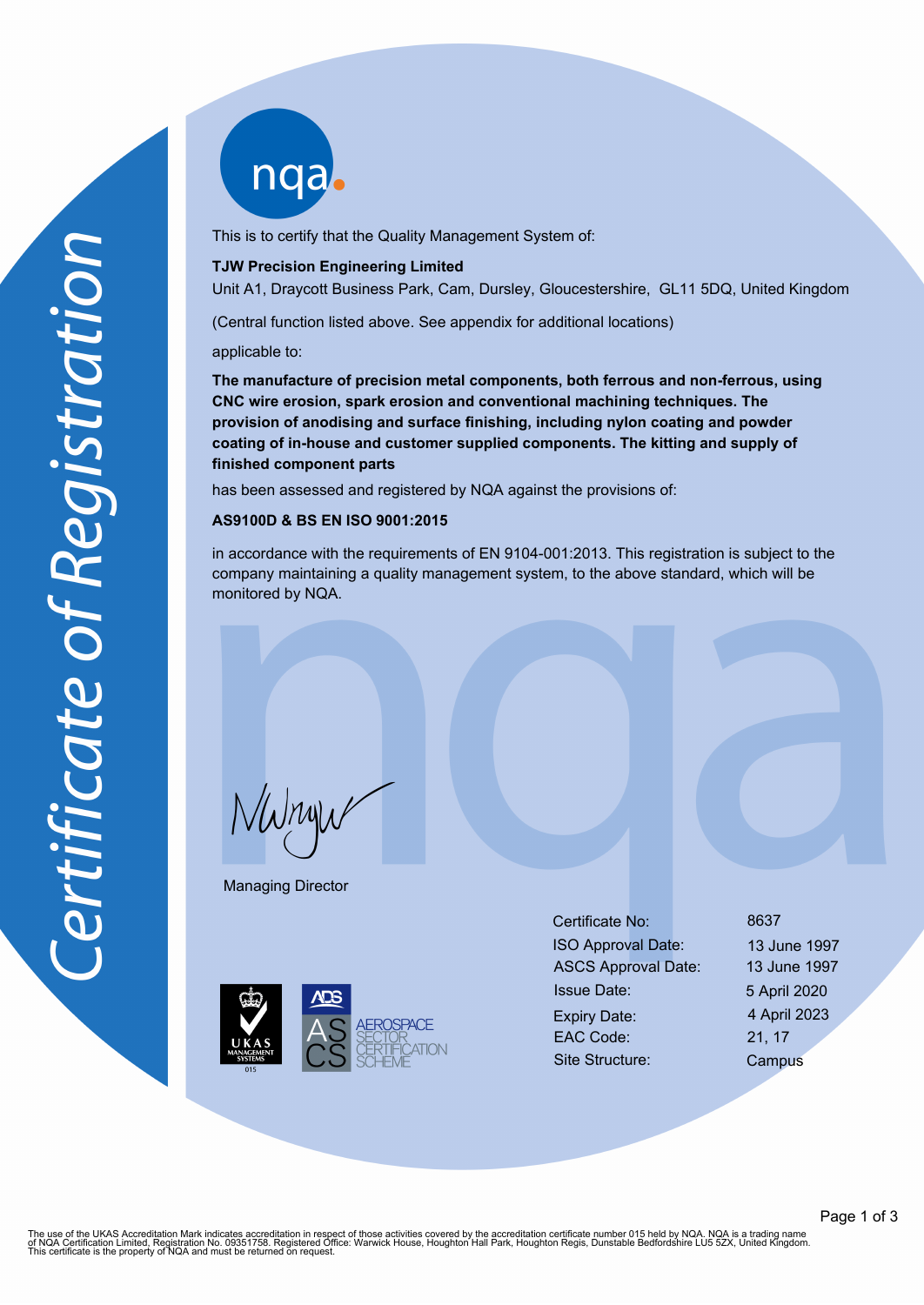nqab

Appendix to Certificate Number: 8637

#### **Includes Facilities Located at:**

# **TJW Precision Engineering Limited**

Certificate Number 8637 Unit A1 Draycott Business Park Dursley Gloucestershire GL11 5DQ United Kingdom

**TJW Precision Engineering Limited**

Certificate Number 8637 Unit J4, Draycott Business Park Cam Dursley Gloucestershire GL11 5DQ United Kingdom

## **TJW Precision Engineering Limited** Certificate Number 8637

Unit J5, Draycott Business Park Cam Dursley Gloucestershire GL11 5DQ United Kingdom

# **TJW Precision Engineering Limited**

Certificate Number 8637 Unit H5, Draycott Business Park Cam Dursley Gloucestershire GL11 5DQ United Kingdom

The manufacture of precision metal components, both ferrous and non-ferrous, using CNC wire erosion, spark erosion and conventional machining techniques. The provision of anodising and surface finishing, including nylon coating and powder coating of in-house and customer supplied components. The kitting and supply of finished component parts

The kitting and supply of finished component parts

The manufacture of precision metal components, both ferrous and non-ferrous, using CNC wire erosion and CNC machining techniques

The provision of anodising and surface finishing of in-house and customer supplied components

ISO Approval Date: 13 June 1997 Expiry Date: 4 April 2023